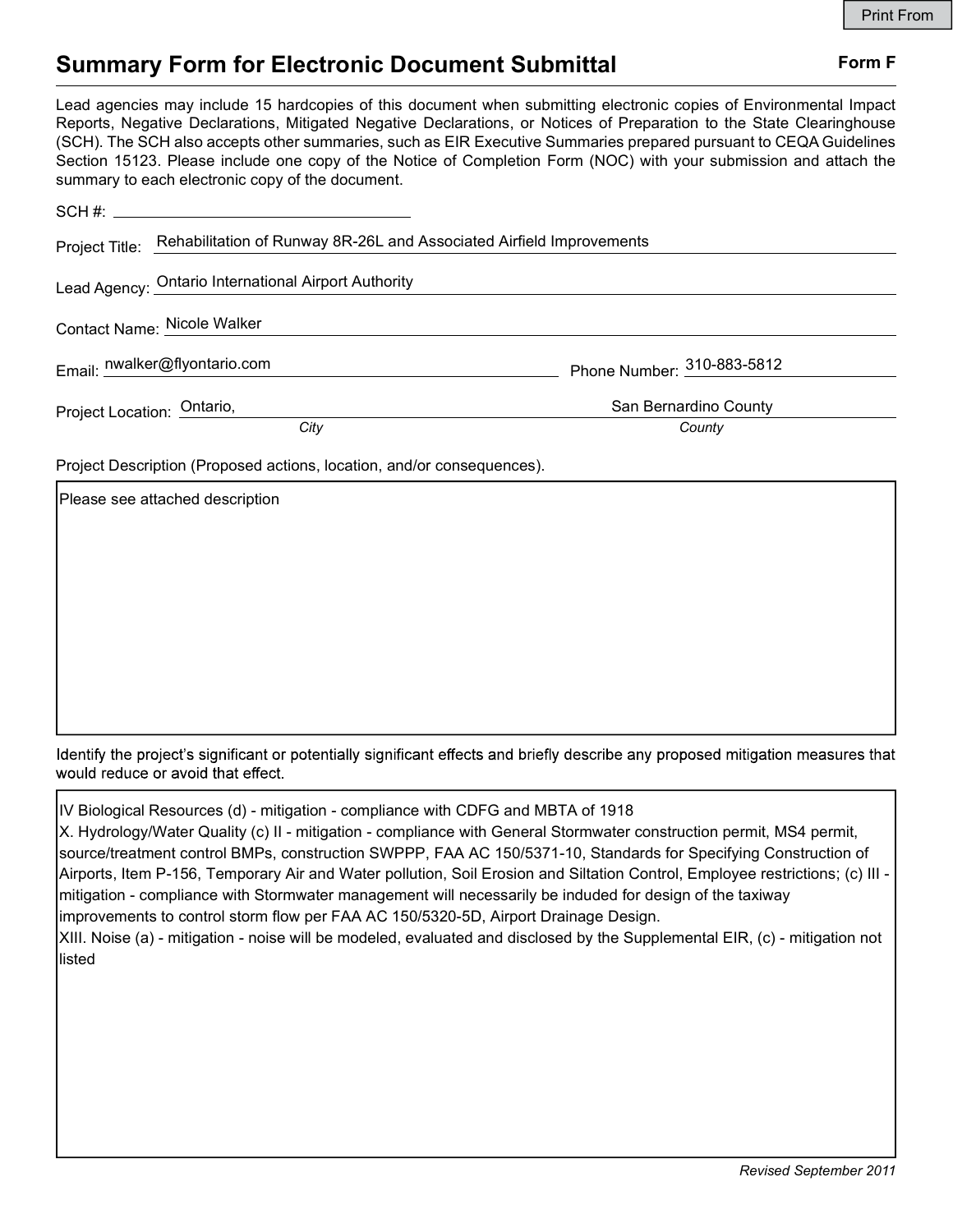If applicable, describe any of the project's areas of controversy known to the Lead Agency, including issues raised by agencies and the public.

Contraflow issues with shutdown of the runway. Burrowing Owl habitat found on/near proposed project site Increased air emissions Stormwater quality issues

Provide a list of the responsible or trustee agencies for the project.

U.S. Department of Transportation Federal Aviation Administration (FAA) South Coast Air Quality Management District (SCAQMD) **SB County Flood Control District** City of Ontario City of Eastvale City of Chino City of Rancho Cucamonga City of Jurupa Valley